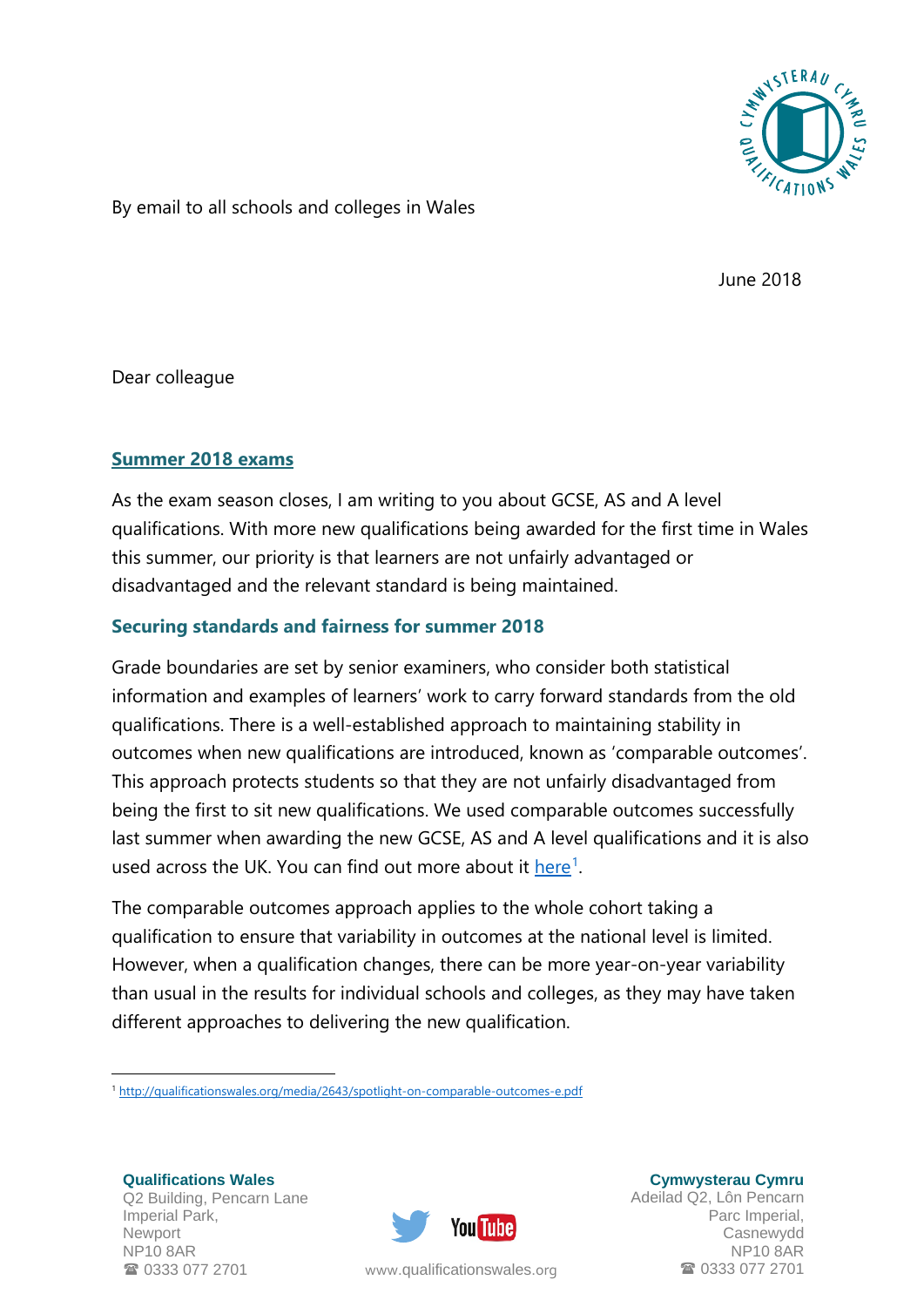## **GCSE qualifications awarded for the first time**

There are 15 GCSEs being awarded for the first time this summer<sup>[2](#page-1-0)</sup>. As with those subjects awarded for the first time in 2017, WJEC will be carrying forward standards from the old qualifications. In general, where the 2018 cohort is similar to the 2017 one, we expect broadly similar outcomes at grades A, C and F.

## **GCSE Science Suite**

The new science suite is made up of six qualifications: the separate sciences (GCSE Biology, Chemistry and Physics), GCSE Science (Double Award), GCSE Applied Science (Double Award), and GCSE Applied Science (Single Award). The double award qualifications replace the old GCSE Science and GCSE Additional Science qualifications and have a 15-point grade scale. We have produced a postcard to explain these new qualifications, which you can find on our website [here](http://qualificationswales.org/media/3395/new-science-gcses-for-wales.pdf)<sup>[3](#page-1-1)</sup>.

Entries for the new double award qualifications are higher than the combined entries for science and additional science in previous years. Entries for the separate sciences have also increased. This increase has most likely been driven by the change to school performance measures where alternatives to GCSE qualifications no longer count.

Because the cohort of students taking science GCSEs has changed significantly from previous years, we expect that results this summer will be different. So you may see more variability in your results compared to previous years - particularly where you have seen changes to the mix of qualifications you teach, or to the numbers of students sitting them. We advise being very cautious when making any comparisons between results for legacy science qualifications and the new double award qualifications.

## **AS and A level qualifications awarded for the first time**

There are 10 A level subjects<sup>[4](#page-1-2)</sup> and six AS subjects<sup>[5](#page-1-3)</sup> being awarded for the first time this summer. As with those subjects awarded for the first time in 2017, WJEC will be carrying forward standards from the old qualifications. In general, where the national

**.** 

<span id="page-1-0"></span><sup>&</sup>lt;sup>2</sup> Applied Science Single Award, Applied Science Double Award, Art & Design, Biology, Chemistry, Drama, Food and Nutrition, French, Geography, German, Music, Physical Education, Physics, Spanish, Science Double Award

<span id="page-1-1"></span><sup>&</sup>lt;sup>3</sup> <http://qualificationswales.org/media/3395/new-science-gcses-for-wales.pdf>

<span id="page-1-2"></span><sup>4</sup> Drama, French, Geography, German, Mathematics, Music, Physical education, Religious Studies, Spanish, Welsh Second Language

<span id="page-1-3"></span><sup>5</sup> Design and technology, Government and Politics, Law, Further Mathematics, Mathematics, Media Studies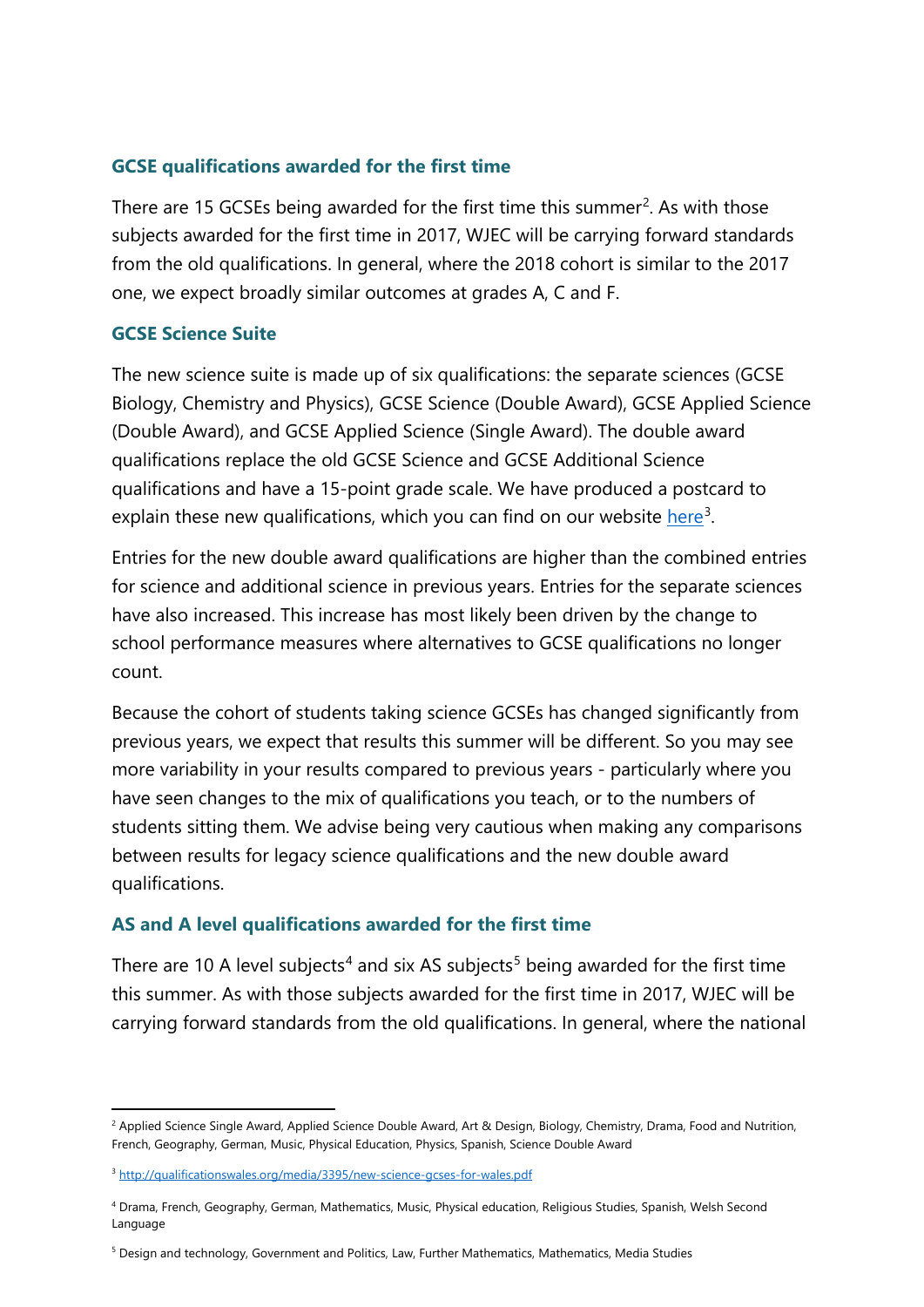cohort is similar in 2018 to that in 2017, we expect broadly similar outcomes at grades A and E.

New A levels are usually awarded for the first time two years after the courses start. A Level Mathematics is an exception and will be awarded just one year after first teaching. This gives students the option of taking A level Mathematics at the end of Year 12 before going on to take A level Further Mathematics in Year 13. This will mean that there is a very small entry for the new A Level Mathematics qualification this summer, made up of mainly 17-year-olds.

# **Entries**

We published the provisional number of entries for this summer's GCSE, AS and A level exams on 24 May 2018. This data gives us an early indication of changes in entry patterns, which is useful when interpreting the summer results.

This summer there are some significant changes to the entry patterns in Wales. In particular, there has been a significant decrease in Year 10 entries for GCSE English Language, GCSE Welsh Language and both mathematics GCSEs, as well as an increase in Year 10 entries for GCSE English Literature. The decrease in entries has been driven by the change to school performance measures from summer 2019, which allows only a student's first result to count.

The awarding process focuses on the performance of Year 11 students, so these changes to Year 10 entries will not impact on the maintenance of standards. But the changes to the cohort sitting these qualifications are likely to impact on the overall summer results. It will therefore be important to take care when interpreting the summer results and comparing them with previous years.

## **Keeping you informed**

**.** 

Over the next two weeks, we will publish a series of articles explaining the new qualifications and the examination process. We offer a range of handy [postcards](http://qualificationswales.org/english/information-for-stakeholders/schools-and-colleges/)<sup>[6](#page-2-0)</sup> to download from our website, covering the main features of the new GCSEs and the Welsh Baccalaureate. We also send regular updates to schools and colleges on GCSEs, A levels and the other qualifications we regulate through our *'Slate'* newsletter. You can sign-up to receive this from our [website](http://qualificationswales.org/english/get-involved/keep-in-touch/newsletters/)<sup>[7](#page-2-1)</sup>.

<span id="page-2-1"></span><span id="page-2-0"></span><sup>6</sup> <http://qualificationswales.org/english/information-for-stakeholders/schools-and-colleges/>

<sup>7</sup> <http://qualificationswales.org/english/get-involved/keep-in-touch/newsletters/>